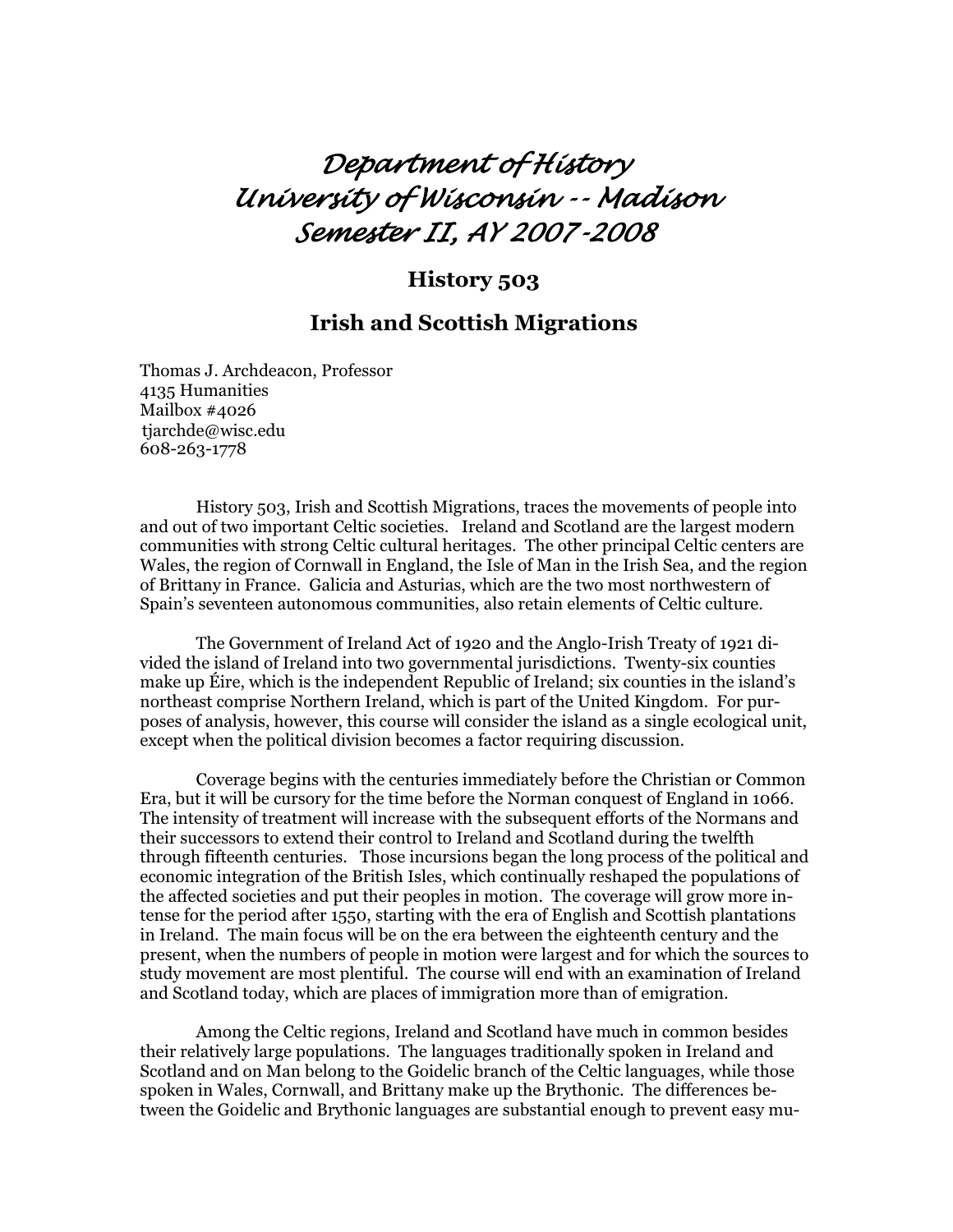tual understanding. The original languages of Ireland and Scotland have survived, to some degree. Today, they are known in English as Irish and as Scottish Gaelic, respectively, although Irish-speakers refer to their tongue as *Gaelige* and Scottish Gaelicspeakers call theirs *Gàidhlig*. Both are descendants of a language known as Old Irish. The last native speaker of Manx died in 1974, but the island's school began offering classes in the language in 1992.

 As the similarity of their languages suggests, Ireland and Scotland have long histories of communications with each other. At their closest points, Ireland and Scotland are separated from each other by approximately ten miles of water. The Scotti, after whom Scotland is named, were originally inhabitants of Ireland. Migrations between Ireland and Scotland remained common. The largest movement, occurring mostly in the seventeenth century, brought from Scotland the group of people known to historians as the Scotch-Irish or Ulster Scots, who make up the larger part of the population of Northern Ireland. In the nineteenth and twentieth century, large numbers of Irish migrated temporarily or permanently to Scotland.

 As emigrants, the Irish and the Scots often chose the same destinations. Both went to England; both went to England's colonies in America; both went to the United States and Canada; both went to Australia and New Zealand. The Irish and the Scots, however, were not identical in the timing of their movements, in the foci of their settlements, or in their New World experiences.

 Treating the Irish and Scottish migration experiences in tandem can help us avoid the ethnocentrism and cultural essentialism that threaten approaches focusing on single peoples. Mythologies that present the migration history of a people as unique or their adaptation to changing circumstances as rooted in specific ethnic traits can impede broader understandings of peoples and processes. Of course, given the similarities between the Irish and the Scots, the breadth of the generalizations to be made will inevitably have limits.

 Despite the common features of their pasts and peoples, Ireland and Scotland have diverged enough to allow the recognition of contrasts as well as similarities in their population and migration histories. For example, despite the retention of strong nationalist feelings, Scotland has managed, in modern times, to maintain reasonably pacific political ties with England, while the story of Anglo-Irish relations has been much stormier. In addition, Scotland achieved more development and greater economic integration with England than Ireland, with the possible exception of its northernmost counties, experienced.

 Differences in the religious heritages of Ireland and Scotland also profoundly affected their domestic and migration histories. Most Irish remained Catholic after the Reformation, but Scots – with the exception of some groups in the Highland districts and on some of the Western Islands – generally became Protestant. Indeed, the movement of Protestant Scots to Ireland's northern counties in the 1600s came about as part of the effort of their common English overlords to replace the recalcitrant indigenous Irish with more trustworthy subjects. Willingness to accept Protestantism was an important sign of loyalty to the Crown.

 Socioeconomic differences between and among Catholic Irish, Protestant Irish, Catholic Scots, Protestant Scots, and the Protestant group known as the Scotch-Irish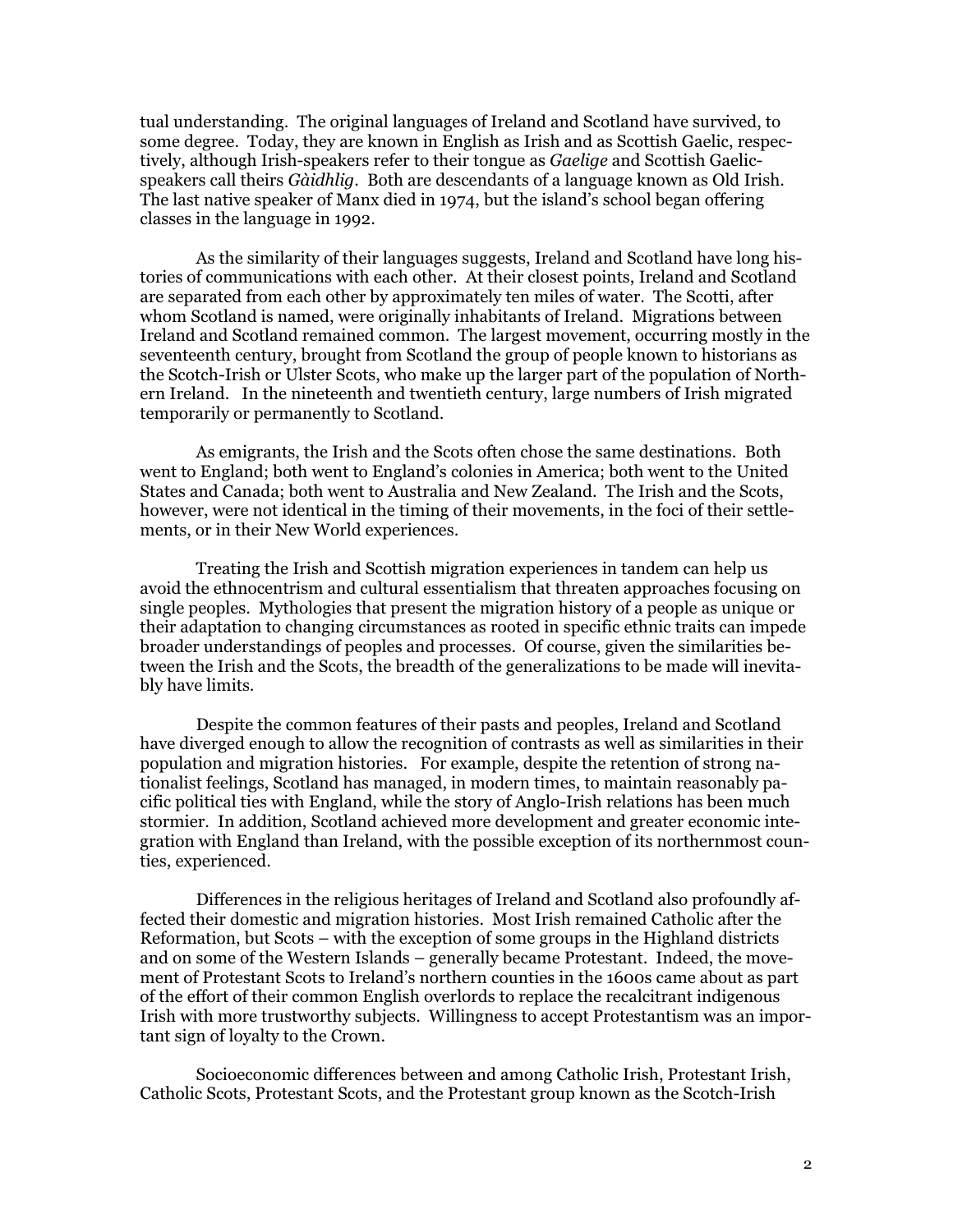were integral to the migration histories of both societies. Interactions among those groups – and especially between Irish Catholics and the Scotch-Irish colored the histories of the societies that received them. Some scholars believe that those ethno-religious differences continue to have some power in the receiving nations today. The continuing influence of religious divisions is evident in Northern Ireland.

 Partly as a result of the differences described, the course will tend to focus more on the Catholic Irish than on the Scotch-Irish or on other Irish who became Protestant. The Scots will also receive less attention. Circumstances led a larger share of the Catholics in Ireland and Scotland than of the Protestants there to move, and Irish Catholics far outnumbered Scottish ones. Moreover, compared to the coming of Catholics, the arrival of Protestants usually caused less concern and led to less conflict in the principal receiving societies. Historians, like journalists, are more interested in crises that did happen rather than in those that did not. As a result, the literature on the Catholics Irish is much greater than on the Protestant Irish – whether indigenous or Scotch – and on Scots. Finally, the memory generated by the Irish migration – especially to the United States, the largest of all destinations – has been stronger than those created by the other groups.

#### **Online Course**

 History 503 is fundamentally an online course. The online format enables me to organize materials more efficiently, to integrate diverse kinds of media more effectively, and to convey a greater amount of information in the time available. Although I continue to update the course and to make revisions to it, the online format saves me from having to devote the bulk of my time to repeating material that remains constant from semester to semester. I can devote that regained time to other interactions with students. Finally, the online format enables people to take the course who would not be able to fit it into their schedule due to other commitments or distance from Madison.

 Irish and Scottish Migrations is a three-credit course. Work directly associated with the lectures earns two of those; the third comes from participation in discussion. Graduate students should also enroll for three credits. They need not participate in the undergraduate discussions, but should consult with me about expectations for the course.

 I intend to operate chat sessions as well as discussions. I shall be available for online chats as well as face-to-face meetings during office hours. I shall schedule one or more chat sessions during which you will be able to interact directly with me.

#### **Learn@UW**

 Learn@UW is the on-line courseware used to support History 503. The URL for the log-in page is https://learnuw.wisc.edu. Your "My UW" homepage also has a link to Learn@UW under the "Campus Resources" section of "Campus Quick Links."

Your user name for Learn@UW is your UW-Madison NetID, and your password is your UW-Madison NetID password. Once you have logged in, you will see a list of the courses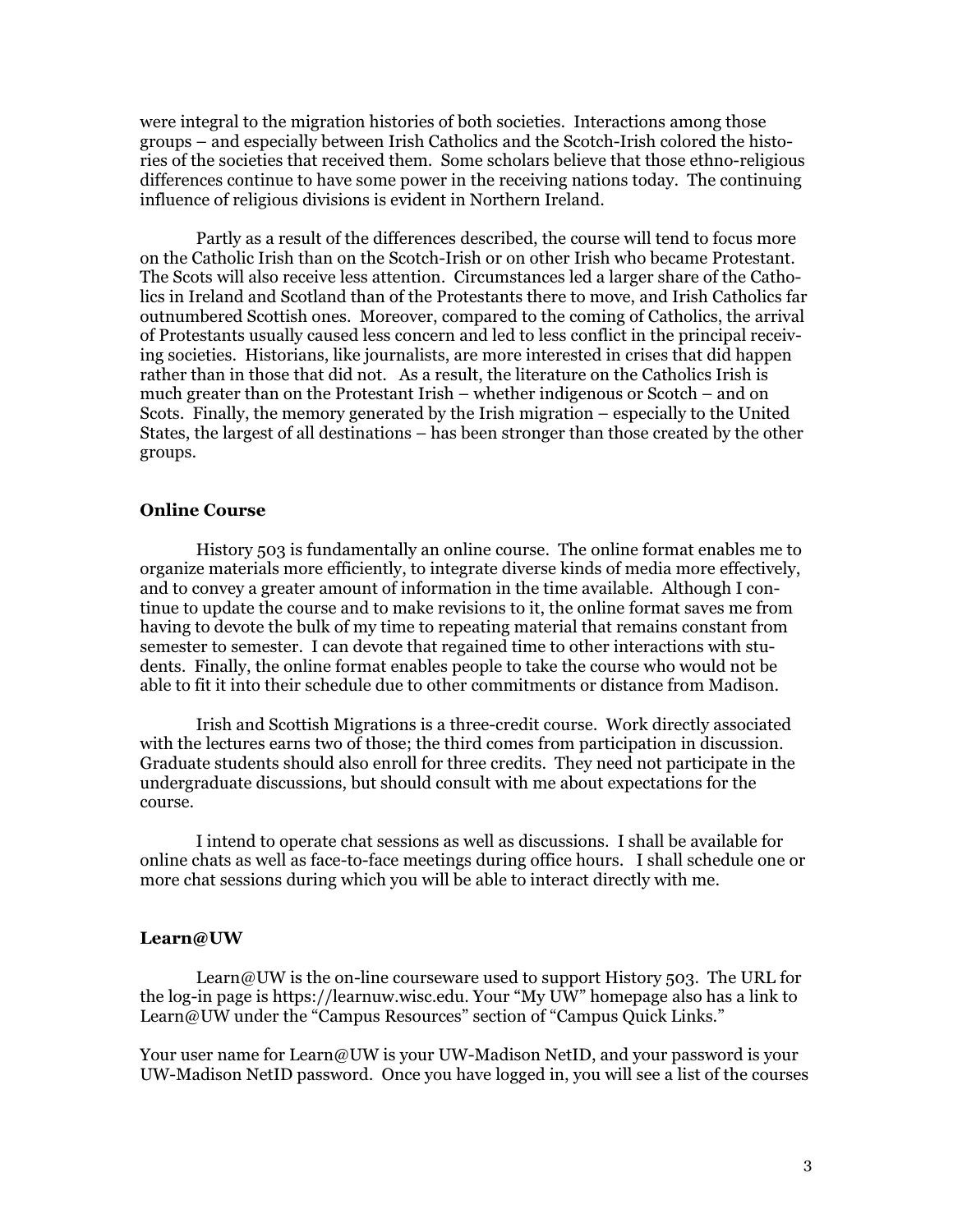you are taking that are using Learn@UW. If you do not see that list, click on the "+" next to the heading "2008 – Spring."

 Click on "History 503" to go to the Learn@UW homepage for the course. That homepage is an enhanced version of the software's typical "Content" tool. For that reason, the syllabus henceforth will refer to it as the Content page. At the top of the page you will also see links to several other tools, including News, Discussion, Chat, Quizzes, Grades, Dropbox, Classlist, Email, Help, and Surveys. You will become familiar with those during the course.

 The Content page lists, by week, the lessons to be presented during the course. Clicking on the title of a lesson will take you to a new homepage devoted to that lesson. The Content page also includes, after the listings for Week 15, a set of links to general resources you may find useful for studying Irish and Scottish immigration and ethnicity.

 The homepages devoted to each lesson follow a standard format. Each will provide a brief description of the lesson. It will also provide a link to the lecture and assignment page. The lectures will take the form of narrated PowerPoint presentations. The assignment section of the lecture and assignment page provides copies of the lecture slides and of the narrations. For some lessons, that page will also include a link to an assigned reading.

 The homepage for each lesson also has a link to Supplemental Resources. Those include QuizImages, which highlight aspects of pictures shown on some of the slides, and Supplemental Sites, which provide links to resources that may be of interest to you. Not every lesson will have entries under both elements.

 The final element on the homepage for each lesson is a link to topics for discussion. Those items will relate to the lectures and to the readings for the week. Expectations for the discussions appear later in the syllabus.

## **Examinations**

History 503 has four graded components: a mid-term exam, an end-term, a term paper, and participation in the online discussions. The mid-term will cover Weeks 1 through 8; the final exam will cover Weeks 9 through 15. (Spring Break, which takes place between March 17 and 23, represents a week in addition to the fifteen). The midterm exam will take place on Friday, March 30; the end-term will take place on Monday, May 12. The mid-term and the end-term will each contribute twenty-five percent of the final grades.

The mid-term and the end-term examinations will be online and will have the same three-part format. Part I will consist of twenty-five objective questions based on the quiz questions at the end of each lesson. Part II will be an essay question derived from a list based on lecture themes. Approximately one week before each exam, you will receive lists of potential essay themes. Part III will be an essay question that connects one of the assigned readings to the content of the lectures.

The questions or question that a student sees in each part of the two exams will be chosen randomly from a larger set of questions. Thus, the questions confronted will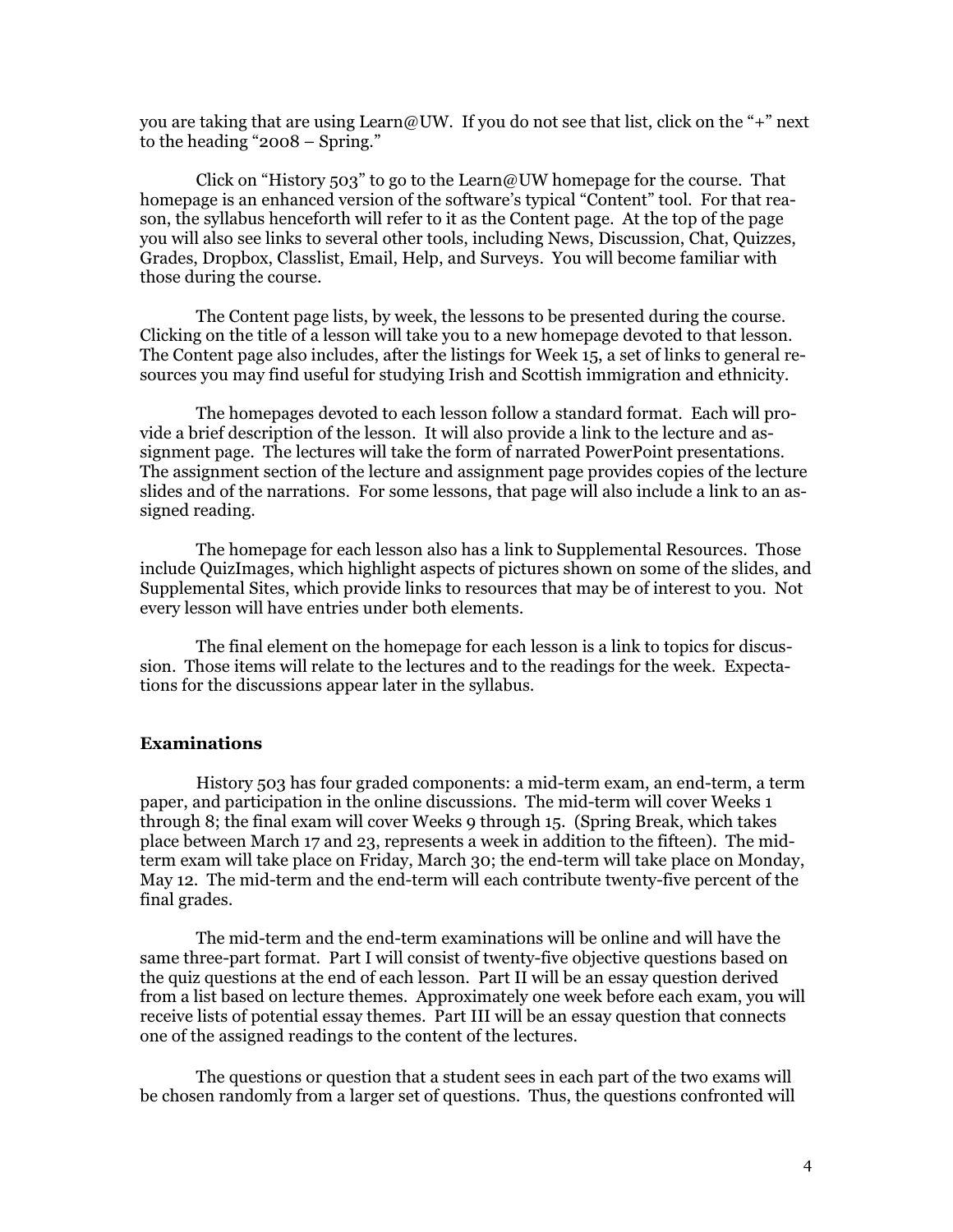vary among students. The questions, however, should be of approximately equal difficulty. Each student will be able to take the exam at any time during the day for which it is scheduled. To prevent inappropriate use of reference materials, students will be held to strict time limits for submitting answers.

#### **Term Paper**

A term paper will contribute another twenty-five percent to the final grades. The paper should be approximately 3,000 words long, not including footnotes or endnotes. Students should use at least five scholarly sources in writing their papers; one or more of those sources should consist of primary materials. Encyclopedias, whether printed or online, do not count as scholarly sources. Most online sources will not count as scholarly sources; a few, especially those reproducing primary materials, will be acceptable. Please check with me before counting a web site among your sources.

 Students should decide on a term-paper topic by the end of Week 3. Each student may select his or her own topic, but I must approve it. As an alternative, I intend to supply early in the term a list of pre-approved topics from which students may make selections. You should also inform me if you select one of those topics. I retain the right to limit the number of people working on the same topic.

 By the end of Week 6, each student should submit a bibliography relevant to his or her topic. The bibliography should consist of a combination of books, articles, and other potential sources. I plan to review those bibliographies and, if necessary, to make suggestions for improvements. By the end of Week 10, each student should submit a 750-word abstract of his or her project. The abstract does not need to include citations. I intend to use those abstracts to provide feedback that may help improve the final versions of the paper. The due date for the final paper is 1 May.

 All submissions related to the term papers will be made through the Dropbox feature of Learn@UW. There will be boxes for topic selections, bibliographies, abstracts, and final papers. Students, of course, may also ask questions and seek advice regarding their papers via email and office visits.

#### **Discussions**

 Performances in discussions will determine the remaining twenty-five percent of the final grades. Learn@UW maintains a record of participation in discussion forums and chat sessions. Failure to take part and lack of preparation will be obvious.

 Each week students will find, by clicking the Discussion tool at the top of the Content page, lists of topics relating to the lectures and to the reading. Those topics will also appear on the home pages for each week's lessons. Students must respond as directed.

To prevent the online discussions from becoming unwieldy, each discussion group will contain approximately six people. Students will see, in addition to their comments, only those contributions made by the other students in their group. The topics will be the same for all groups, and I shall monitor – and intervene in – the discussions.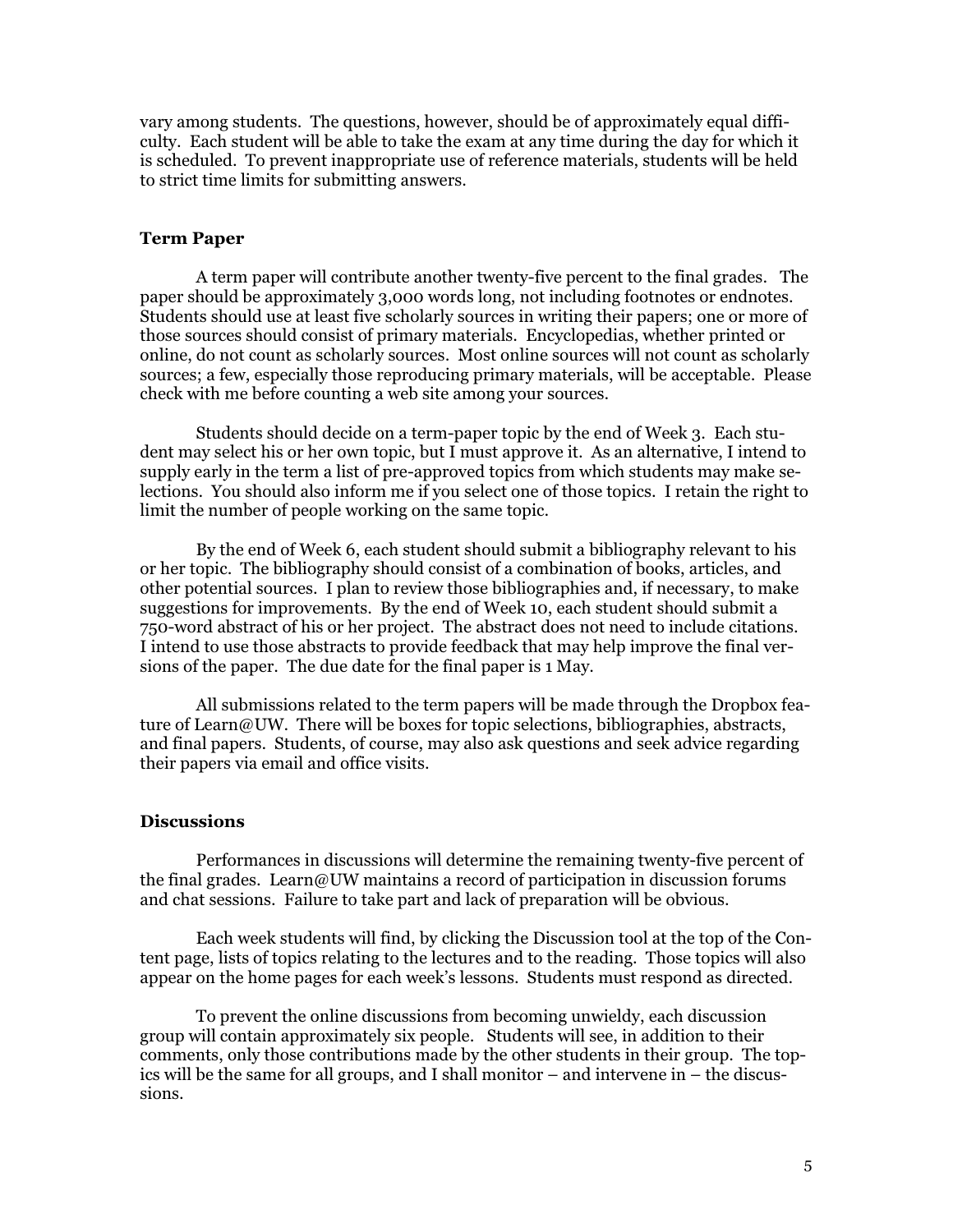The discussion for each week will be open from 12:01 PM Tuesday to 9:00 PM Sunday. Each student must make his or her contributions for each week within that time frame. Do not just post your own remarks; engage and respond to the comments made by others in your section. Even when you disagree strongly with something another writes, treat his or her opinions with respect.

 Each student will receive scores each week for his or her participation in the lecture and the reading discussions. Scores for each will range between 0 (for those who fail to post) and 2. The student's score for the week will be the average of his or her lecture and reading discussion scores.

## **Grading**

 Each examination and the term paper will be scored on a 100-point scale. The participation grade will also be scored on a 100-point scale, determined by the percentage of the total of the possible points earned over the fifteen weeks. For each student, an equally weighted combination of those four marks will generate a final average.

 Each student will receive a letter grade reflecting his or her standing in the distribution of final averages. The grades for the class will reflect the overall distribution of undergraduate grades in the History Department during the second semester of the previous academic year, 2006-2007. If the raw grades assigned during the course fall below that distribution, I shall apply a curve. The top 28 percent will receive "A"; the next 33 percent, "AB"; and the next 22 percent, "B." Below that, I make no promises.

 The requirements for the course are contained in the lectures and the assignments. Students who take advantage of at least some of the supplemental resources, however, will probably learn more than those who do the minimum amount of work. Differing levels of effort may affect the relative performances of students and, consequently, their final grades.

#### **Office Hours and Beyond**

Electronic mail is the most reliable medium for reaching me on short notice. My email address is tjarchde@wisc.edu. I monitor it throughout the day and usually in the evening as well.

 My scheduled office hours are on Wednesdays from 1:00 to 3:30 PM. You, of course, may also make an appointment to see me at other times. Finally, I am often available at 4135 Humanities at other times as well, and you are free to stop by whenever I am present. I shall be ready to talk with you if pressing business is not pending.

 To make appointments for times other than the scheduled office hours, email me or call me at  $263$ -1778 (4135 Humanities) or at  $251$ -7264 (home). Both phones have answering machines; leave a message if necessary.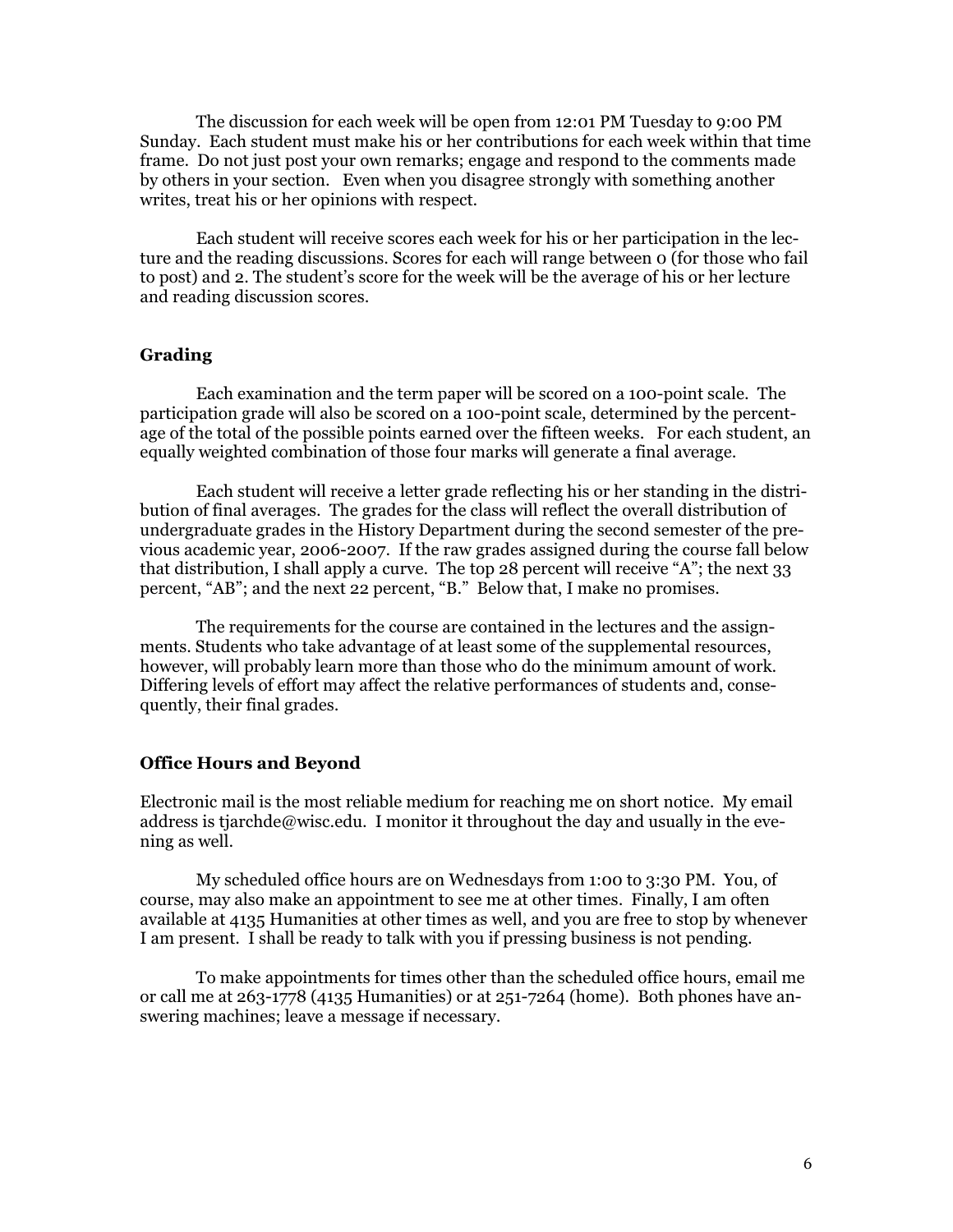## **Topics and Readings**

| Week 1 |                      | 21-27 January                                         |
|--------|----------------------|-------------------------------------------------------|
|        |                      | Introduction to the Course                            |
|        | Lesson 1             | Population Movements to Ireland & Scotland until 1000 |
|        | Lesson 2             | Geography of the Celtic World                         |
|        | Lesson $\mathfrak A$ | The Anglo-Norman Invasions of Ireland and Scotland    |

Davies, R.R. "The Peoples of Britain and Ireland, 1100-1400. II: Names, Boundaries and Regnal Solidarities." *Transactions of the Royal Historical Society*, 6<sup>th</sup> Series, 5 (1995), 1-20.

| Week 2   | $28$ January – 3 February               |
|----------|-----------------------------------------|
| Lesson 4 | The Reformation in England and Scotland |
| Lesson 5 | <b>Plantation and Rebellion</b>         |
| Lesson 6 | The Jacobite Wars                       |

Canny, Nicholas. "Fashioning 'British' Worlds in the Seventeenth Century." *Pennsylvania History*, 64, no. 5 (1997): 26-45.

*Week 3 4-10 February* 

| Lesson 7 | The Irish and Scots in England's North American Colonies |
|----------|----------------------------------------------------------|
| Lesson 8 | The Scotch-Irish in Ireland and America                  |
| Lesson 9 | The United Irishmen in Ireland and the United States     |

Bric, Maurice. "The United Irishmen, International Republicanism and the Definition of the Polity in the United States of America, 1791–1800." *Proceedings of the Royal Irish Academy*, vol. 104C, no. 4 (2004): 81–106.

*Week 4 11-17 February* 

| Lesson 10 | Indentured Servitude and Convict Transportation |  |
|-----------|-------------------------------------------------|--|
| Lesson 11 | Early Nineteenth Century Emigration             |  |

- Lesson 12 The Population Transition and the Industrial Revolution
- Ekirch, A. Roger. "The Transportation of Scottish Criminals to America during the Eighteenth Century." *Journal of British Studies*, 24, no. 3 (1985): 366-74.

*Week 5 18-24 February* 

| Lesson 13 | The Scottish Clearances                   |
|-----------|-------------------------------------------|
| Lesson 14 | The Irish Land System                     |
| Lesson 15 | The Potato Blight in Ireland and Scotland |

Cullen, L. M. "Ireland and Scotland: Famines and Migrants." *Scottish Economic and Social History,* 19, no. 2 (1999): 155-62.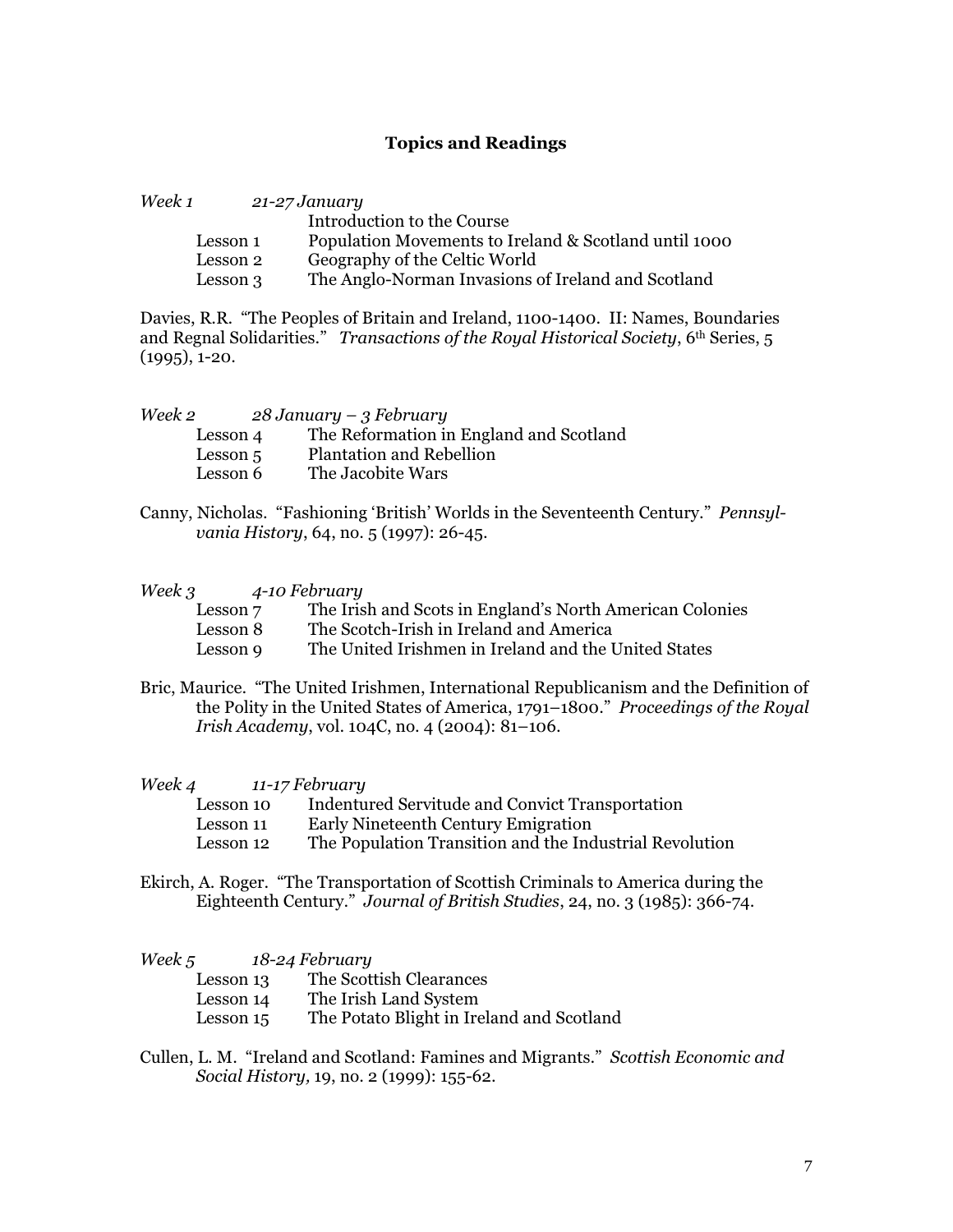*Week 6 25 February – 2 March* 

- Lesson 16 Migration to England, the United States, and Canada
- Lesson 17 Migration to Australia and New Zealand<br>Lesson 18 Post-Famine Changes in Ireland and Sco
- Post-Famine Changes in Ireland and Scotland
- McDonald, J., and E. Richards. "The Great Emigration of 1841: Recruitment for New South Wales in British Emigration Fields." *Population Studies-a Journal of Demography* 51, no. 3 (1997): 337-55.

*Week 7 3-9 March* 

- Lesson 19 Images of Urban Immigrant Communities
- Lesson 20 Economic Impact of Immigration in Britain and the U.S.
- Lesson 21 Economic and Social Mobility
- Gleeson, David T., and Brendan J. Buttimer. "'We Are Irish Everywhere': Irish Immigrant Networks in Charleston, South Carolina, and Savannah, Georgia." *Immigrants & Minorities*, 23, no. 2 (2005): 183-205.

| Week 8    | 10-16 March                     |
|-----------|---------------------------------|
| Lesson 22 | Schools, Alcohol, and Sex       |
| Lesson 23 | Know Nothings and Orange Lodges |
| Lesson 24 | <b>Immigrants and Politics</b>  |
|           |                                 |

MacRaild, Donald. "'Abandon Hibernicisation': Priests, Ribbonmen and an Irish Street Fight in the North-East of England in 1858." *Historical Research*, 76, no. 194  $(2003): 557-73.$ 

# *Spring Break 17-23 March*

| Week 9 |           | 24-30 March                     |
|--------|-----------|---------------------------------|
|        | Lesson 25 | The "Whiteness" Thesis          |
|        | Lesson 26 | The Irish in the Civil War      |
|        | Lesson 27 | Fenianism in America and Europe |

Bruce, Susannah U. "'Remember Your Country and Keep up Its Credit': Irish Volunteers and the Union Army, 1861-1865." *Journal of Military History*, 69, no. 2 (2005): 331-59.

*Week 10 31March – 6 April*  Lesson 28 Settling the West: the United States and Canada Lesson 29 Late 19th Century Migrations within the British Isles Lesson 30 The Irish in South America

Erie, Steven P. "Politics, the Public Sector and Irish Social Mobility: San Francisco, 1870-1900." *Western Political Quarterly*, 31, no. 2 (1978): 274-89.